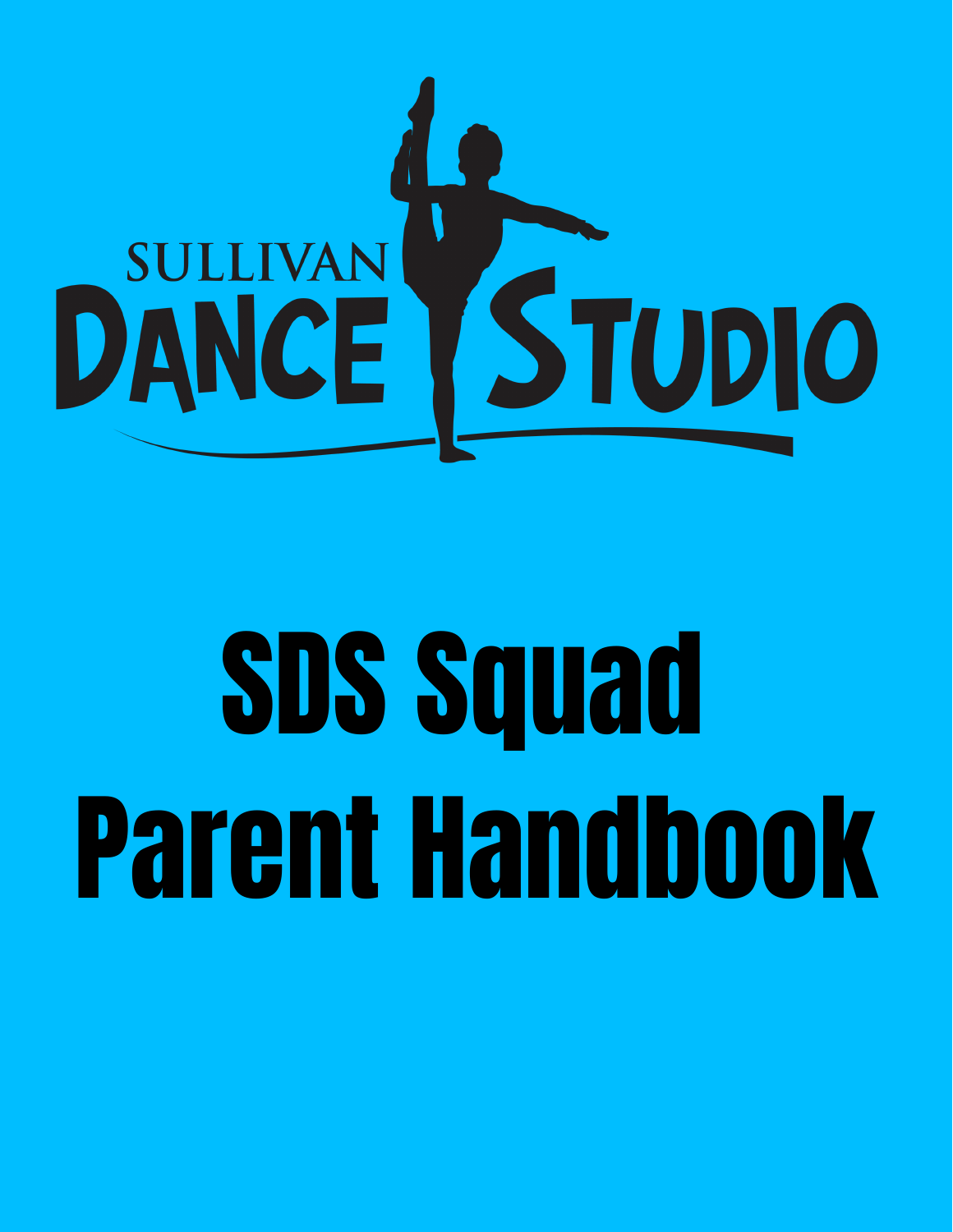# **SDS Squad Program Overview**

The SDS Squad program was created in 2019 to meet the need of the community to provide a safe, fun environment for busy parents and active students. It has grown into offering the following 3 programs:

After-School Care No-School Day Camp Summer Camp

Our programs are not licensed by DCFS, but because we follow their guidelines, we have passed regulations to receive an approved exemption.

## **Enrollment**

Registrations are processed in our online registration system, Dance Studio Pro: https://dancestudio-pro.com/online/sullivan5678

Due to DCFS requirements there is an additional enrollment form that must be filled out as well. This can be emailed, mailed, or picked up/dropped off at the front desk of the studio. This must be completed BEFORE your child can attend.

Those entering Kindergarten - 8th grade in the fall are welcome! Unfortunately, due to DCFS regulations we can NOT accommodate preschool-aged kids at this time.

#### **Fees & Billing Procedures**

Weekly payments will be automatically charged to your saved payment method the Friday BEFORE each week of the program. Participants will be charged whether they attend or not. There will be no charge during closed holidays such as the 4th of July and Christmas Break.

There is a \$15 late fee for any declined payment. There is a \$5 late pick up fee.

## **Staff & Communication**

All SDS Squad Leaders are at least 21 years of age and CPR/First Aid certified. We do not exceed a 1:20 ratio of SDS Squad Leaders to children. Often times, especially during field trips and swim days, we utilize younger SDS Squad Assistants and SDS Squad Adult Staff Members as additional helpers to a leader.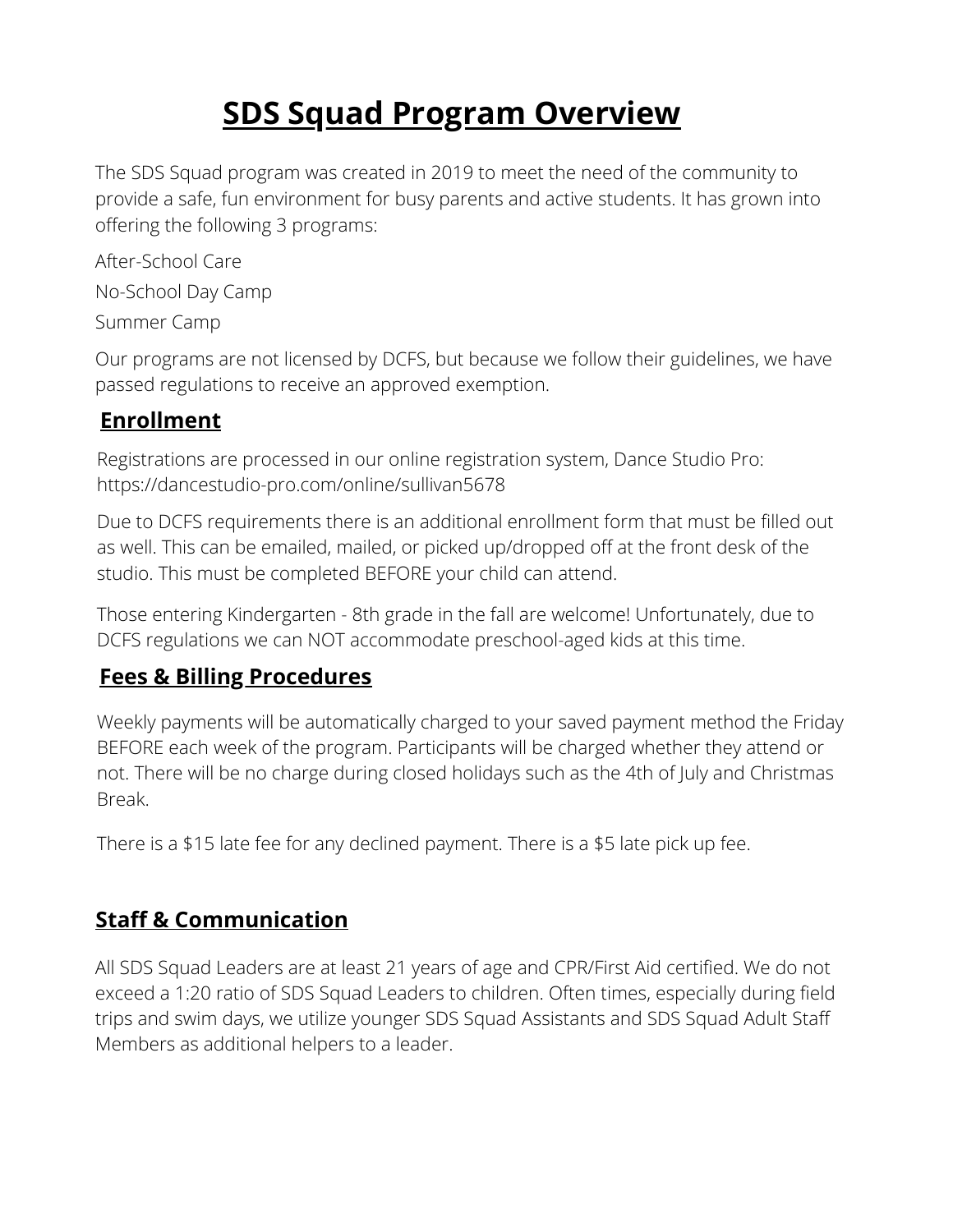- SDS Squad Director Miss Maddie Dickens squad@sullivan5678.com *Day to day program information, questions, & concerns*
- SDS Office Manager Melissa Lynch admin@sullivan5678.com *Enrollment / Billing questions & concerns*
- SDS Owner Miss Melissa Krieger melissa@sullivan5678.com *Questions, concerns, suggestions*
- SDS Front Desk info@sullivan5678.com 217-728-9111

SDS On the Go Phone Number - 217-909-9111 (receives text messages as well)

#### **If your child will be absent, please text 217-909-9111.**

## **Transportation**

We have our own van for travel to field trips. Our staff, at least 21 years of age, will be driving the van. At other times we will use the First United Methodist Church bus. Kids 8 & under MUST ride in a booster seat. We provide these.

## **Discipline**

A student with a misbehavior incident will receive a disciplinary action form that must be signed and returned by the student & parent. After 3 offenses the child will be removed from our SDS Squad programs. After removal, students cannot return the the SDS Squad Programs for one year.

## **Lunch & Snack**

Parents are responsible for sending lunch with their child. On days when lunch is at the studio, there will be access to a refrigerator and microwave. Parents may also drop off lunch at the studio as well. Lunch will take place at 11:00 a.m. most days. Often during field trip days, lunches will need to be "brown paper sack" style. These will be clearly communicated through a text message.

An afternoon snack is provided to each child. The snack is pre-packaged with multiple choices available to choose from. An 8 oz water bottle is provided with snack each day. Additional snacks may be sent with your child or purchased at the front desk for \$1. Ask us about our snack barre punch cards too!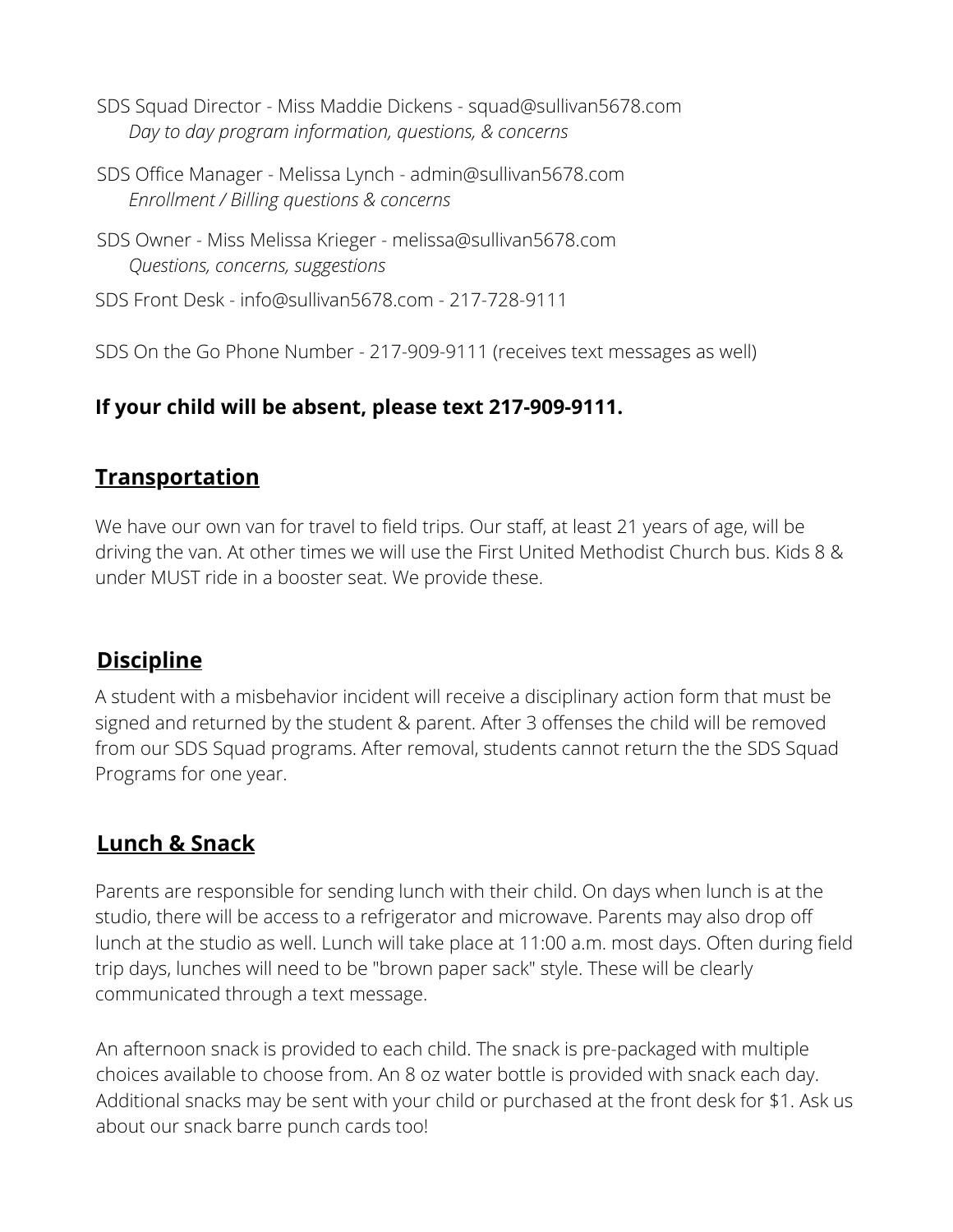## **Parent Pick Up Procedures**

Parents may come to the front desk, call the studio at 217-728-9111, or text our on-the-go line at 217-909-9111 when you have arrived. Children will only be released to those on your approved pick up list on the registration form.

#### **Inclement Weather Closings**

If the Sullivan School District is closed due to inclement weather, the SDS Squad programs will also close. A credit will be given for that day towards future programs. In the case of early dismissal from school, we will remain open. We encourage that children be picked up by 3:00 p.m. to ensure the safety of everyone.

#### **Medication**

Our staff will administer medicine to children following DCFS regulations. Extra documentation is required for this FIRST. Please ask our staff for more information.

#### **Student Groups**

**NEW!** Starting this summer, we will be implementing a new grouping policy. We will have two groups: Mini Squad and Junior Squad. Sometimes, but not always, we will be splitting up kids into a younger (Mini) group and an older (Junior) group. This helps us to appropriate activities and trips to the best of our abilities.

#### **Electronics Policy**

We allow children to bring their electronics to our programs; however, they may only be used during specified times. At all other times, students must put all electronics away including, but not limited to: iPads, phones, Gizmo watches (or any smart watch), iPods, laptops, tablets, etc. We are not responsible for these devices. If electronics are used inappropriately or not in accordance to times allowed, we may ban the student from bringing them to SDS.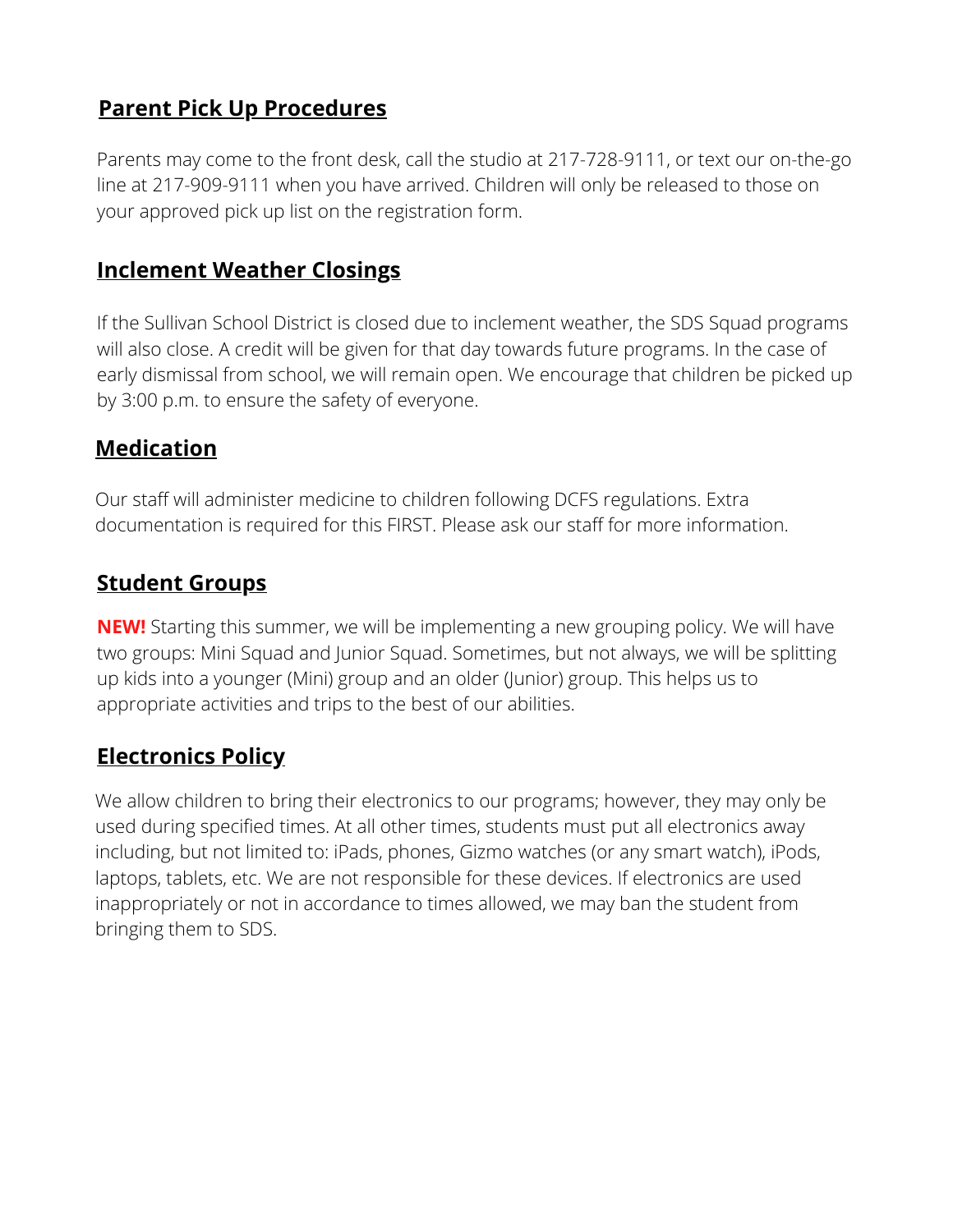

## **Summer Camp Program**

#### **Hours & Days of Operation**

Our Summer Camps take place from 7:30 a.m. - 5:00 p.m. Our schedule runs in accordance to the Sullivan Schools Calendar's scheduled summer break. We are currently scheduled to begin summer camp on Tuesday, May 31st and end on Friday, August 12th. Summer Camp will be open 5 days/week. We will be closed Memorial Day and the Fourth of July. Please see our calendar for the days offered this summer.

## **Enrollment**

There is no payment due at the time of registration. Enrollment is closed at NOON the Friday before camp week.

If attending the entire week choose the green "Enroll in this class" option. If attending only 1-4 days that week choose the blue "Pick dates to drop in" then select your dates.



In the event of program cancellations due to weather cancellations, pandemics, etc. a credit will be applied to your next week of care. Parents must give 2 weeks notice to request a schedule change.

## **Rates**

Daily rate  $= $35$ Weekly 5 day/week discounted rate = \$150

Additional siblings are discounted 20% off if enrolling in the 5 day/week That makes their weekly fee \$120.

## **Daily Schedule**

The Summer Squad Program makes use of weekly themes. We love to schedule field trips, crafts, games, and activities in connection to the theme. In general, each day's schedule looks the same: arrival, calm free time (coloring, board games, book reading, puzzles, etc.), morning meeting, organized activity in relation to the theme, lunch, group craft/game in relation to the theme, afternoon snack, free play, and more. Days are subject to change.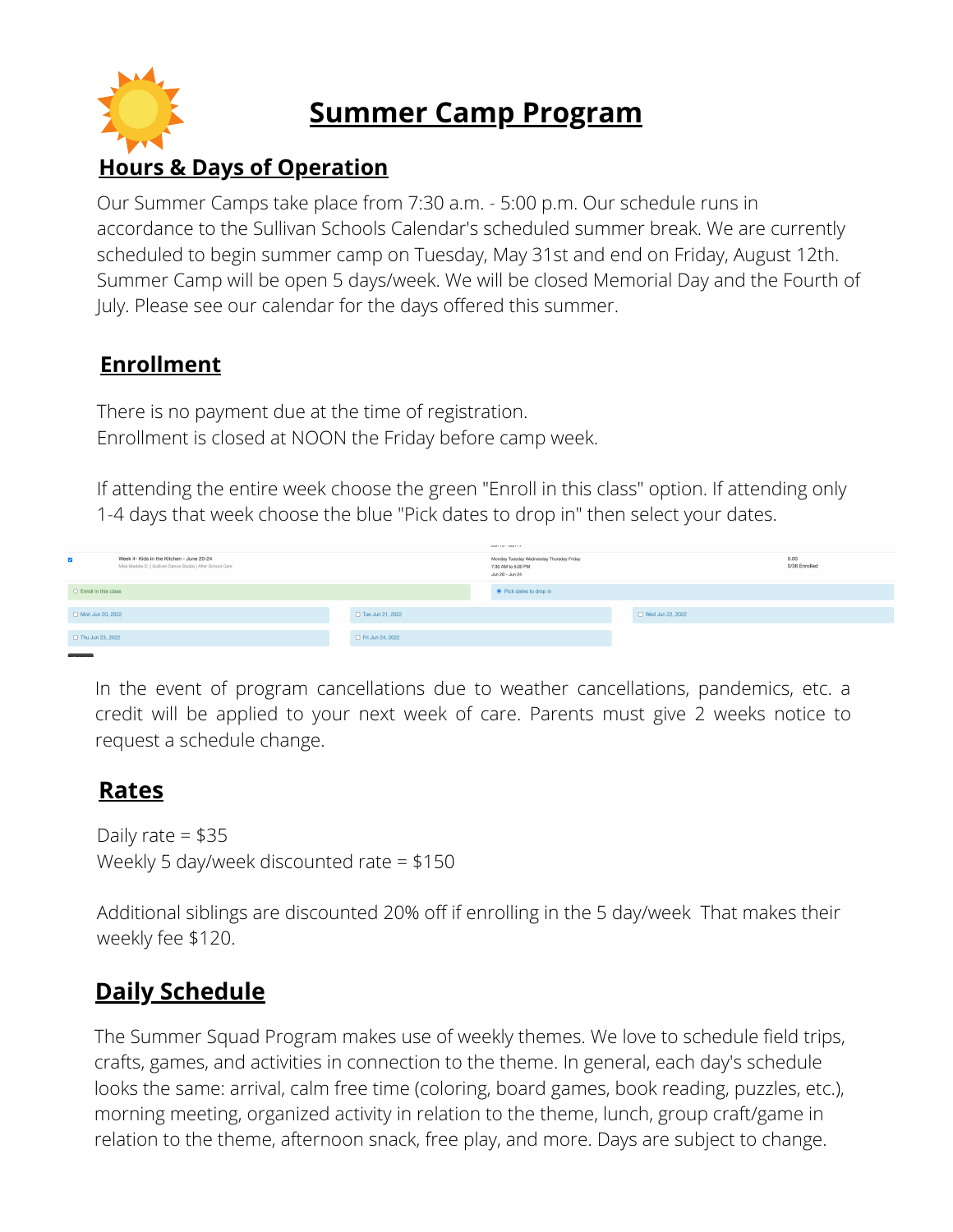**NEW!** Students must arrive at the studio by 9:00 a.m. to ensure participation in all activities/trips. It is the parent's responsibility to transport their child to activities if they arrive any later than 9:00 a.m. On field trip days, we will plan to arrive back at the studio no later than 4:00 p.m.

#### **Summer Reading Program**

We will be participating in the Sullivan library's Summer Reading Program. This will include trips to the library every Monday morning this summer. SDS has our own library card. Students are allowed to check out one book that will stay at the studio.

## **Park & Pool Days**

Park & Pool Days happen weekly on Tuesdays. We will travel to play at a neighboring community park, have lunch (brown paper sack style), and swim at their pool. Miss Melissa is a certified Water Safety Instructor and takes our camp water safety very seriously. Nonswimmers are REQUIRED to bring a USCG approved flotation device with them to wear at all times in the water. Our staff, with lifeguard assistance, will have campers complete swim tests before being allowed to go in deeper water areas / swim withOUT a flotation device. We increase our staff on swim days and they are IN the water with the children. We also implement the buddy system to be used at all times.

## **Field Trips**

We will go on at least one field trip per week, most often happening on Thursdays. During field trips, the kids will wear provided Summer Camp t-shirts. We supply and wash these at no charge. Field trip days are subject to change.

## **Reminder Texts**

Our staff will communicate through weekly/daily informational text messages about upcoming trips / activities and any special attire or a brown sack style lunch being needed. If a parent forgets to pack the proper attire for a field trip, unfortunately the child may have to sit out of field trips / activities. If a child is without lunch, we will purchase lunch for them and charge your account.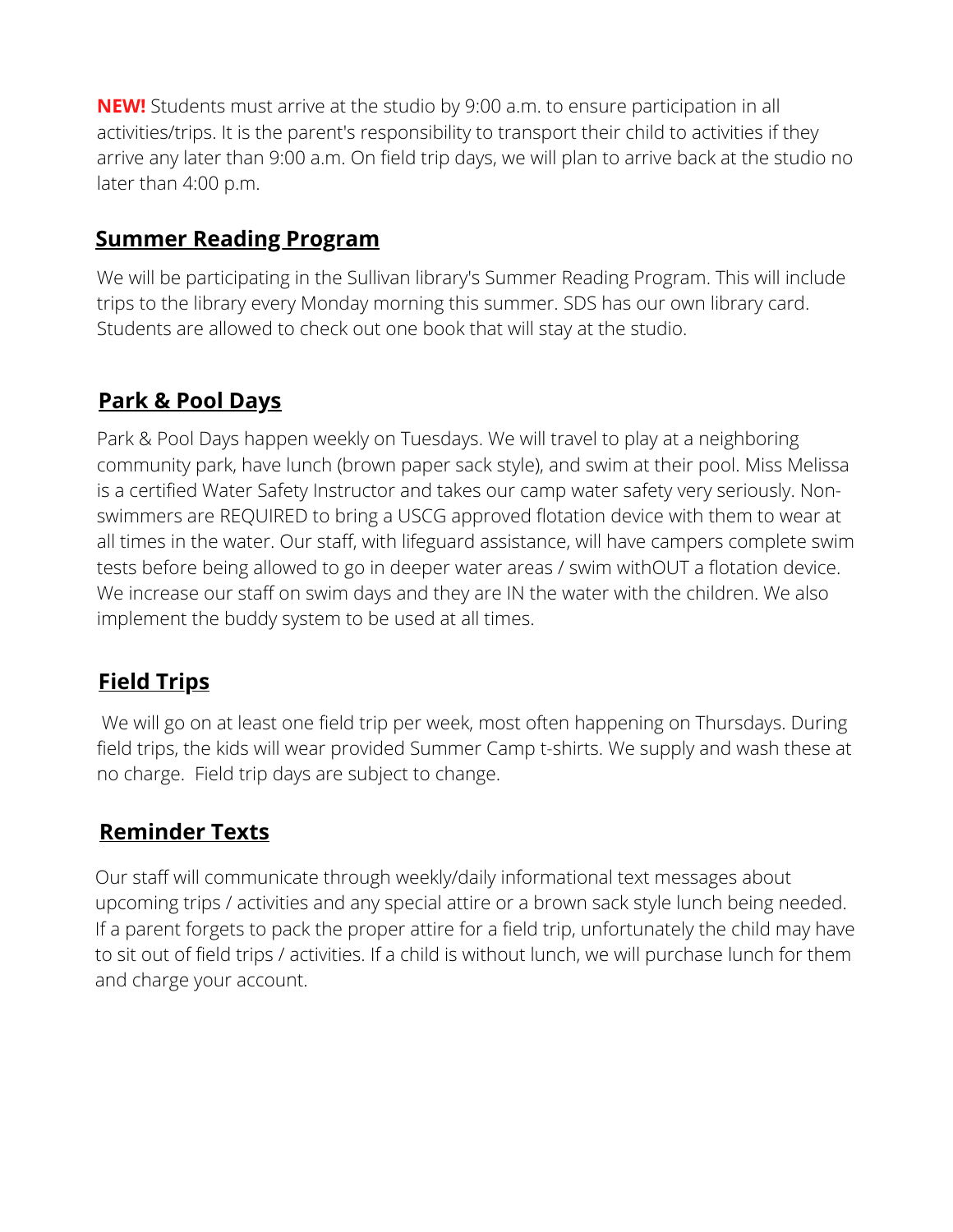

# **After-School Care Program**

## **Hours & Days of Operation**

Our After-school care program begins Monday, August 15th and tentatively ends Friday, May 25th following the Sullivan School District calendar. It begins at SES dismissal time at 3:00 p.m. until 5:30 p.m. Monday - Friday. We pick up the kids on early dismissal days for no extra charge.

#### **School Pick Up Procedures**

#### Elementary School

Please make sure to inform your child's teacher of your enrollment in our program for dismissal procedures. We also provide the school an up-to-date list of participants. Teachers will dismiss the students to the lobby to our designated SDS table. Our After-School Care Leader picks up students from the lobby and escorts them to the van. Some days, there may be 2 trips made. The school provides supervision for the 2nd group until our Leader returns for them.

#### Middle School

These students will be picked up at approximately 3:20 p.m. in front of the main Middle School entrance.

## **Activities**

We provide every child with homework help, a snack, and water daily. If you would NOT like your child to complete their homework at SDS, you must communicate this to our staff. Children can choose from a variety of activities: board games, legos, crafts, reading, movies, puzzles, coloring, dance, free play.

## **Rates**

5 days a week =  $$80$ 

4 days a week =  $$68$ 

3 days a week =  $$54$ 

2 days a week =  $$38$ 

1 day a week =  $$20$